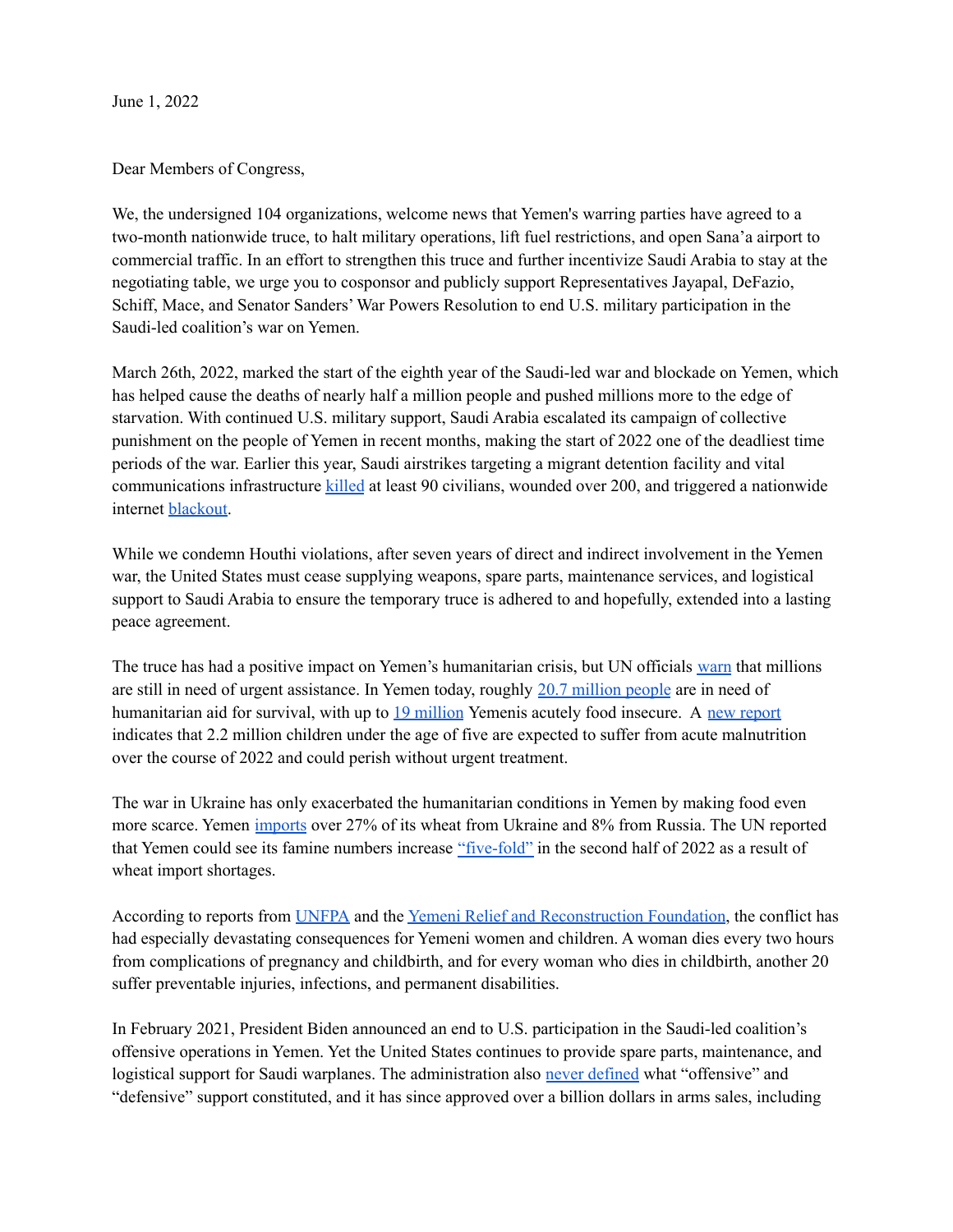new attack [helicopters](https://www.reuters.com/world/us-state-department-approves-potential-500-million-saudi-maintenance-deal-2021-09-16/) and [air-to-air](https://www.cnn.com/2021/11/04/politics/us-saudi-arabia-arms-sale/index.html) missiles. This support sends a message of impunity to the Saudi-led coalition for its bombardment and siege of Yemen.

Representatives Jayapal and DeFazio recently [announced](https://www.thenation.com/article/world/yemen-wars-power-resoultion/) their plans to introduce and pass a new Yemen War Powers Resolution to end unauthorized U.S. involvement in Saudi Arabia's brutal military campaign. This is more essential than ever to maintain momentum for the fragile two-month truce and to prevent backsliding by blocking U.S. support for any renewed hostilities. The lawmakers wrote, "As a candidate, President Biden [pledged](https://www.foreignaffairs.com/articles/united-states/2020-01-23/why-america-must-lead-again) to end support for the Saudi-led war in Yemen while many who now serve as senior officials in his administration [repeatedly](https://www.justsecurity.org/wp-content/uploads/2021/01/yemen-statement-former-obama-officials-november-11-2018.pdf) [called](https://www.sanders.senate.gov/wp-content/uploads/yemen-letter-obama-officals.pdf) for shutting down precisely the activities the U.S. is engaged in that enable Saudi Arabia's brutal offensive. We call on them to follow through on their commitment."

Congress must reassert its Article I war powers, terminate U.S. involvement in Saudi Arabia's war and blockade, and do everything it can to support the Yemen truce. Our organizations support the recent introduction of the Yemen War Powers Resolution, and urge Members of Congress to cosponsor, push for prompt floor action, and vote yes to adopt this bill in Congress. We call on all members of Congress to say "no" to Saudi Arabia's war of aggression by fully ending all U.S. support for a conflict that has caused such immense bloodshed and human suffering.

Sincerely,

Action Corps Afghans For a Better Tomorrow American Friends Service Committee (AFSC) American Muslim Bar Association (AMBA) American Muslim Empowerment Network (AMEN) Amie Bishop Consulting Antiwar.com Ban Killer Drones Benedictines for Peace Beyond the Bomb Bridges Faith Initiative Bring Our Troops Home Center for Constitutional Rights Center for Economic Policy and Research (CEPR) Center for International Policy Center for Victims of Torture Center on Conscience and War Central Valley Islamic Council Charity & Security Network Church of the Brethren, Office of Peacebuilding and Policy Churches for Middle East Peace (CMEP) **CODEPINK** Common Defense Community Peacemaker Teams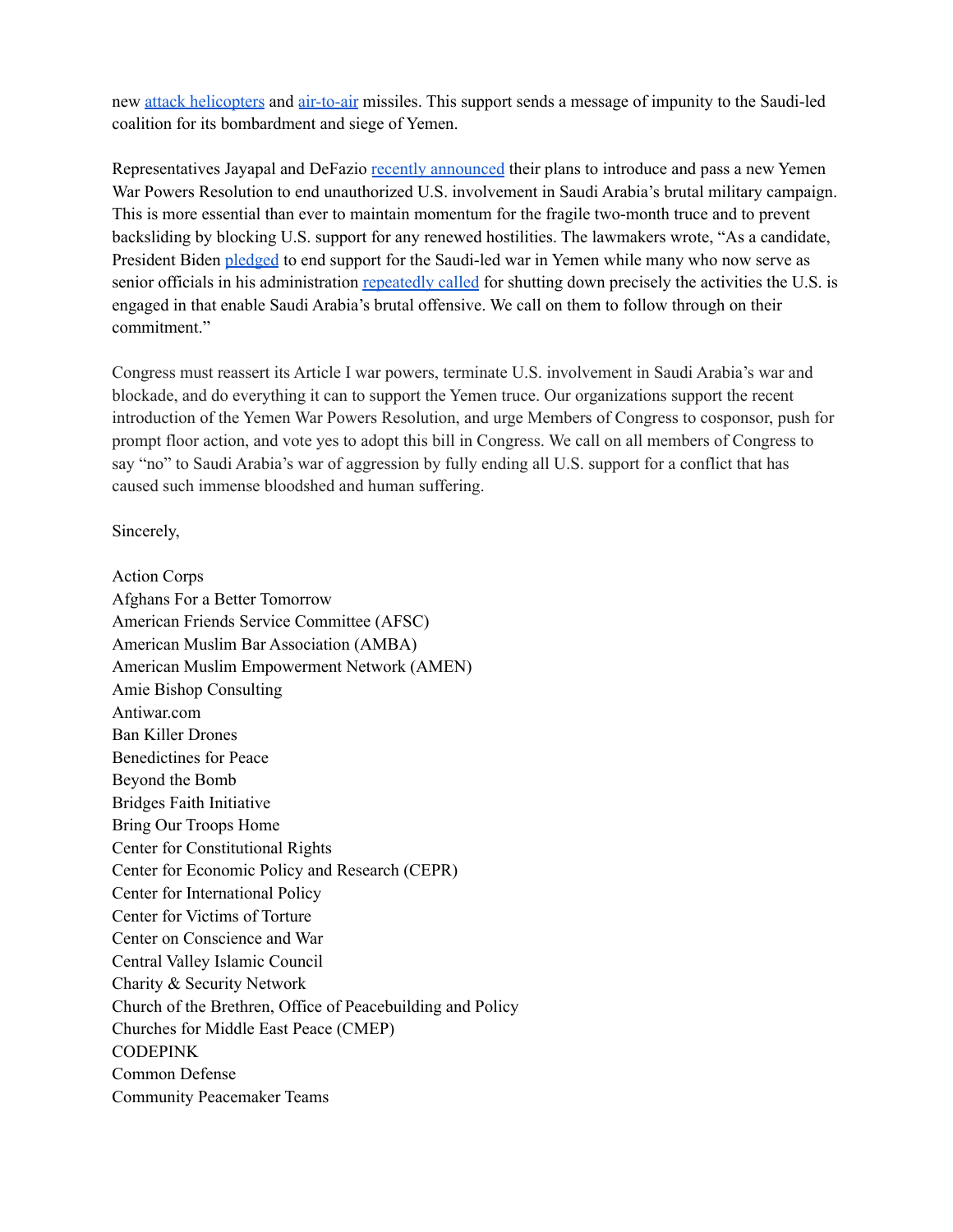Concerned Vets for America Daily Kos Daughters of Wisdom (US Province) Defending Rights & Dissent Defense Priorities Initiative Demand Progress Democracy for the Arab World Now (DAWN) Detention Watch Network Dominican Sisters of Sinsinawa Peace and Justice Office Environmentalists Against War Evangelical Lutheran Church in America Franciscan Action Network Freedom Forward FreedomWorks Friends Committee on National Legislation (FCNL) Global Ministries of the Christian Church (Disciples of Christ) and United Church of Christ Global Zero Health Alliance International Historians for Peace and Democracy Holy Spirit Missionary Sisters, USA-JPIC ICNA Council for Social Justice If Not Now Indivisible Institute for Policy Studies New Internationalism Project Interfaith Community Sanctuary Islamophobia Studies Center Jewish Voice for Peace Action Just Foreign Policy Just Futures Law Justice Is Global MADRE Maryknoll Office for Global Concerns Medical Mission Sisters MoveOn MPower Change Muslim Justice League Muslims for Just Futures National Council of Churches National Priorities Project at the Institute for Policy Studies National Religious Campaign Against Torture Neighbors for Peace Office of Justice, Peace, and Integrity of Creation, Congregation of Sisters of St. Agnes Office of Peace, Justice, and Ecological Integrity, Sisters of Charity of Saint Elizabeth Our Revolution Pax Christi USA